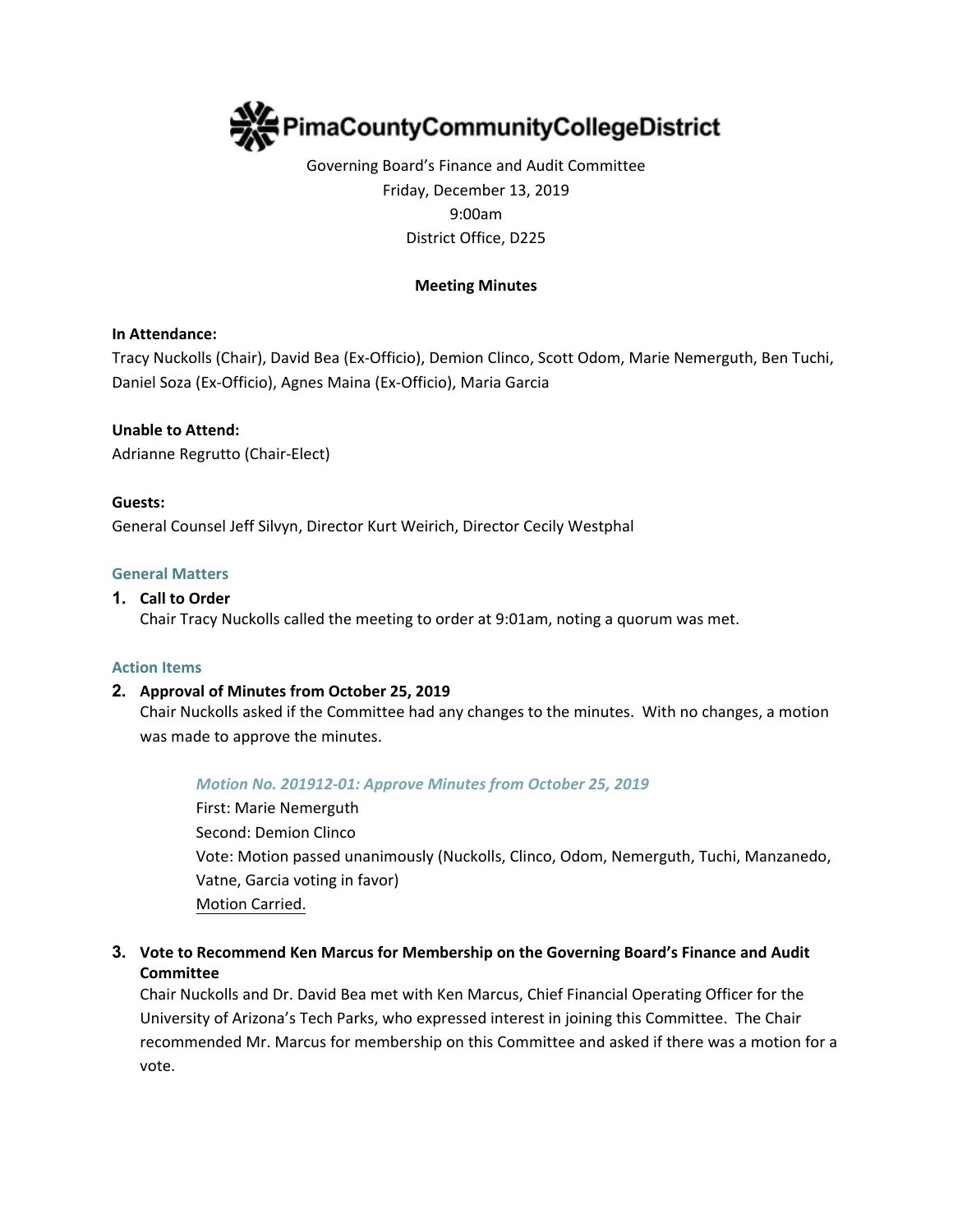### *Motion No. 201912-02: Recommend Ken Marcus for Membership on the Governing Board's Finance and Audit Committee*

First: Ben Tuchi Second: Maria Garcia Vote: Motion passed unanimously (Nuckolls, Clinco, Odom, Nemerguth, Tuchi, Manzanedo, Vatne, Garcia voting in favor) Motion Carried.

### **Reports and Feedback**

## **4. Internal Audit Update (Jeff Silvyn, Kurt Weirich)**

Mr. Kurt Weirich presented the Executive Dashboard, which contains elements recommended by this Committee. Mr. Demion Clinco recommended some changes and requested a more regular schedule of reports coming to this Committee, culminating in an annual Study Session to review the audits from the previous year and to discuss the progress with a representative from each reviewed unit.

Mr. Manzanedo recommended a one-page snapshot with the key components. Related to the Risk Levels Definitions and Examples, Chair Nuckolls asked if there was a way to distinguish risk between legal and regulatory issues, as they may not all be "High" risk. Mr. Silvyn provided some examples of inherent risks that can be differentiated as high, medium, and low risk. Mr. Manzanedo described the challenge of inherent risk, and attempts to mitigate and monitor these risks will help with the differentiation. Mr. Clinco, Mr. Scott Odom, and Ms. Marie Nemerguth provided additional suggestions.

Dr. Bea asked if this Committee was interested in a more formal report to the Board, summarizing its work. Mr. Clinco is concerned about creating extra work, and it may be more helpful to the Board to have an indicator on the audit reports that this Committee reviewed the report first. Ms. Maria Garcia agreed with Mr. Clinco's suggestion; a first review by this Committee will provide documentation of audit concerns and allow her to be responsive to her constituents.

A small group met to discuss the contents of the January 27, 2020 Study Session on Internal Audit. Mr. SIlvyn gave an overview of the audits of the College, which occur through a variety of internal departments and external entities; this will be described to the Board. The dashboard and the other tools will be presented, followed by a conversation with the Board about communication and timely updates. Mr. Clinco would also like a compilation of the audit reports from the last year and have a representative from the operational owner present to address questions from the Board. Chair Nuckolls will also attend.

### **5. Student Payment Demonstration (Cecily Westphal)**

Dr. Bea introduced Cecily Westphal, Director of Accounts Receivable Services, to show improved mechanisms for student payments. Ms. Westphal displayed and described the student view, as well as some of the new features that have been added. She also described the customer service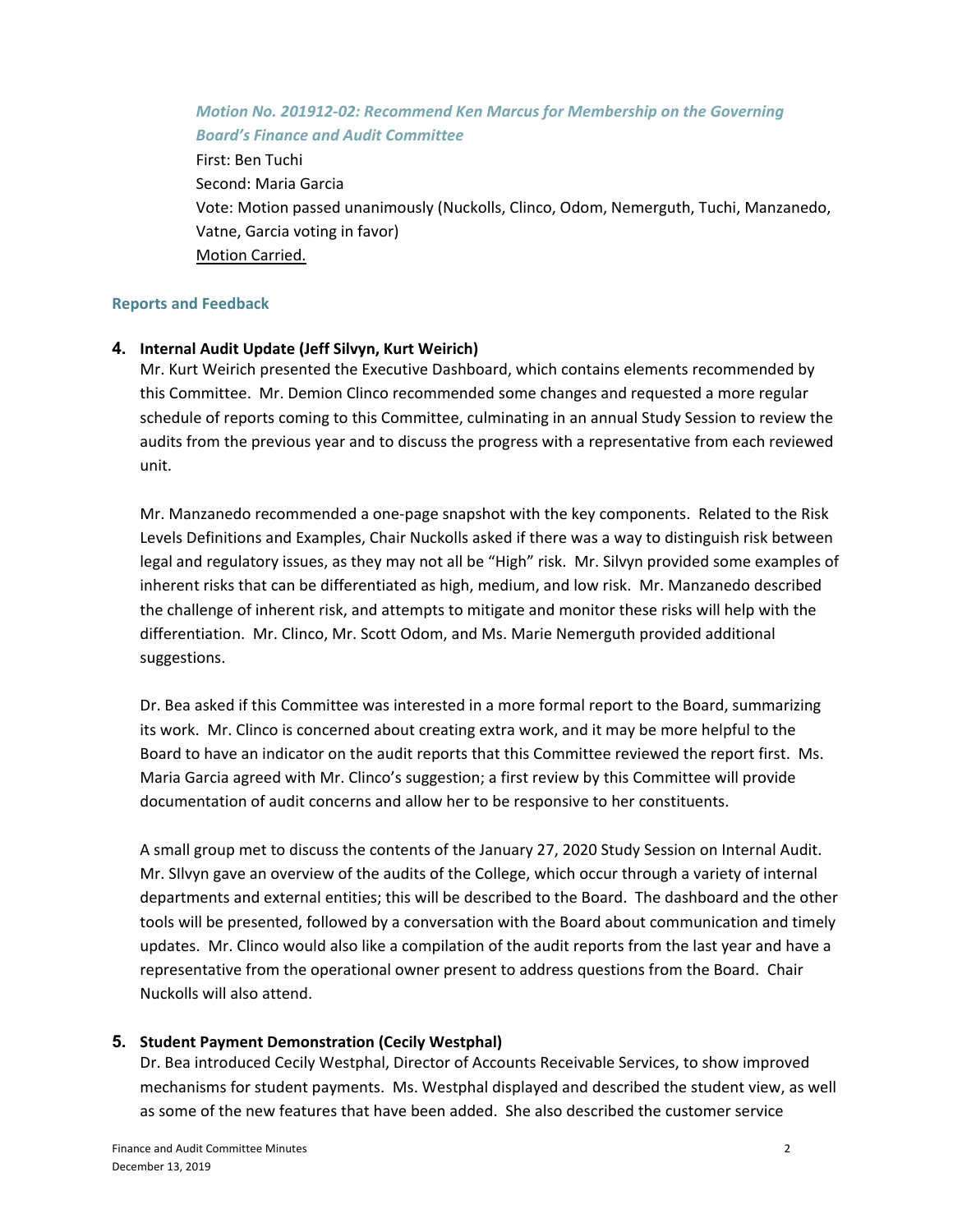provided by her staff, such as helping students set up Automatic Clearing House (ACH) payments rather than using a debit card and incurring a service fee. The number of ACH transactions is more than three times greater (based on the previous fiscal year), while the number of cards is down by about half. The College covers the costs associated with ACH transactions.

The College will be implementing a similar system for third-party billing, minimizing the paper and manual work that is currently utilized while creating partnerships with Workforce and Business Development. This allows for scalability and does not create additional workload for her staff.

Mr. Clinco asked about the long-term outlook for the Accounts Receivable Services department, as more and more people are moving their transactions online. Ms. Westphal stated that face-to-face services will change, and her staff will be able to provide better service as they will be high-skill and provide assistance through chatbots. Mr. Soza mentioned the Enrollment Center concept; is there a need for a physical presence at all locations, or can physical staff be centralized while virtual services are provided? Mr. Manzanedo inquired about the storage of credit card information; the TouchNet and PayPath systems store the credit card information off-site and are compliant with the Payment Card Industry (PCI) Data Security Standard.

# **6. Notice of Transaction Review (Daniel Soza)**

Mr. Daniel Soza introduced the Notice of Transaction Review, which was approved through the Deputies Group. The Notice will provide multiple opportunities for follow-up, training, and process review. Mr. Jesus Manzanedo recommended removing the element in the process to send a copy of the Notice to Internal Audit, as it may appear to be punitive. Mr. Soza will remove it.

# **7. CFO Update (David Bea)**

Dr. Bea gave an update on the revenue bonds and the expenditures to date. The College held a groundbreaking for the Automotive Technology and Innovation Center at the Downtown Campus.

The fiscal year 2019 Comprehensive Annual Financial Report will be released next Wednesday, and Dr. Bea provided a summary of the Single Audit and Report on Internal Controls and Compliance. The Auditor General will join the next meeting of this Committee.

Dr. Bea continued with an update on the budget, as the Study Session on the budget forecast occurred this past Monday. The conversation focused on the pending reduction in Expenditure Limitation (EL); the College has some vacant positions to close and is reviewing revolving debt strategies to free up EL capacity. The Board also discussed utilizing carry-forward next year to meet priorities. Tuition is an ongoing conversation, and the College is looking at Open Educational Resources and reduced textbook options to help reduce the cost of attendance for students.

On the legislative side, the Arizona Community Colleges (AZCCs) are pushing for additional CTE weighting in the EL formula. The cities and counties are exploring the notion of pension-based relief, as Maricopa County has already raised the issue. The College does not determine rates for the Arizona State Retirement System and the Public Safety Personnel Retirement System, and this